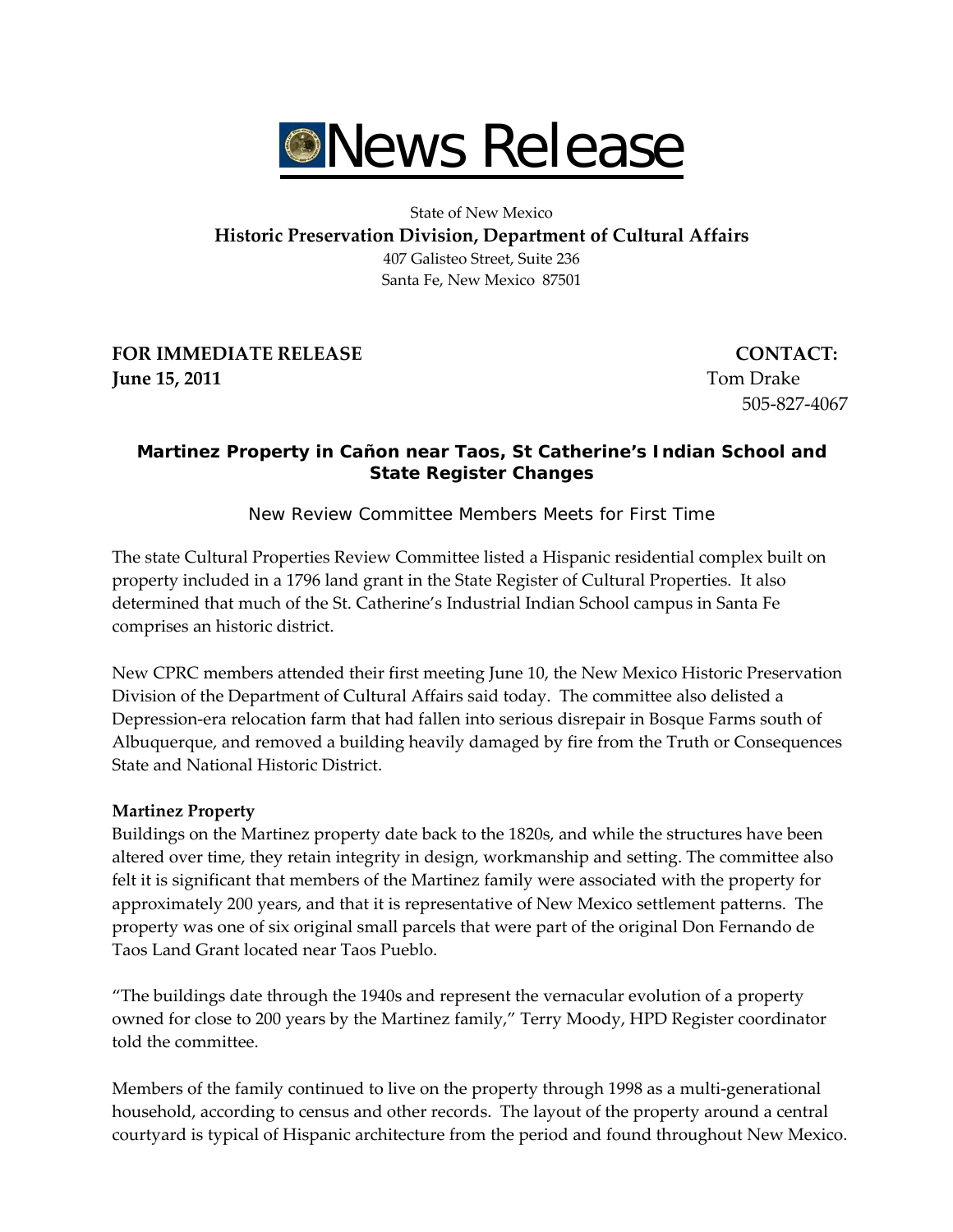Landscape developed over time with the introduction of heritage trees, and the acequia's original path bordering the property never was altered.

Carmen Acosta Johnson, who is the second owner of the property with her husband Dale, attended the meeting and said they did not necessarily buy the property for its long history.

"It was cheap enough that we could afford it and we've been rehabbing it ever since," she said.

Its history was researched by Santa Fe‐based preservation consultant Shannon Papin who traced descendants of the original owners using FaceBook. From information gathered online, she telephoned all 20 Denver telephone book listings for Alvarado, to find a descendent of the original owners. Emily Alvarado was able to provide oral history that helped ascertain the Martinez family likely donated part of their land to establish the Nuestra Senora de Dolores‐ Cañon Chapel— across the street—which is historically significant to the community.

## **St. Catherine's Industrial Indian School**

St. Catherine's is significant for its architecture, its role in the education of Native Americans and for its association with wealthy Philadelphia heiress Katherine Drexel who established the school and later was canonized.

Though many campus buildings were listed in the State Register in 2001, the nomination needed to be clarified to identify the property type as an historic district and to give the district a boundary. The CPRC voted that the buildings that form the campus and the historic cemetery comprise the district and celebrate the school's 101‐year history. The contributing buildings were landmarked by the City of Santa Fe in 2006.

The campus is dominated by the 1887 adobe, three‐and‐one‐half story Main Building, thought to be the tallest earthen building ever built in New Mexico. The building can be seen from numerous Santa Fe vantage points. Its thick adobe exterior walls are fortified by buttresses and several interior adobe walls form high-ceilinged, smoothly plastered rooms, many with marble fireplaces. The "Our Lady of Guadalupe of the Americas" fresco painted by Edward O'Brien surrounds one of them in a reception room.

Interested parties addressed the committee to provide their views of the campus and the boundaries for the historic district. One suggestion was that the athletic field be included in the district as recognition of the importance of athletics to the student community. The campus is partially bordered by the Veterans Administration Santa Fe National Cemetery, which is looking for adjacent land for expansion.

## **New CPRC Members**

For two of the current five members, it was their first official meeting. Douglas Boggess, an archaeologist from Albuquerque is serving as the committee's historic archaeologist; and Ronald Toya, a member of Jemez Pueblo is the tribal member. There are nine positions on the committee with four of them vacant. Vice‐Chairman Rick Hendricks, the New Mexico State Historian, serves by statute; and Clarence Fielder, of Las Cruces is the member specializing in history. Reginald